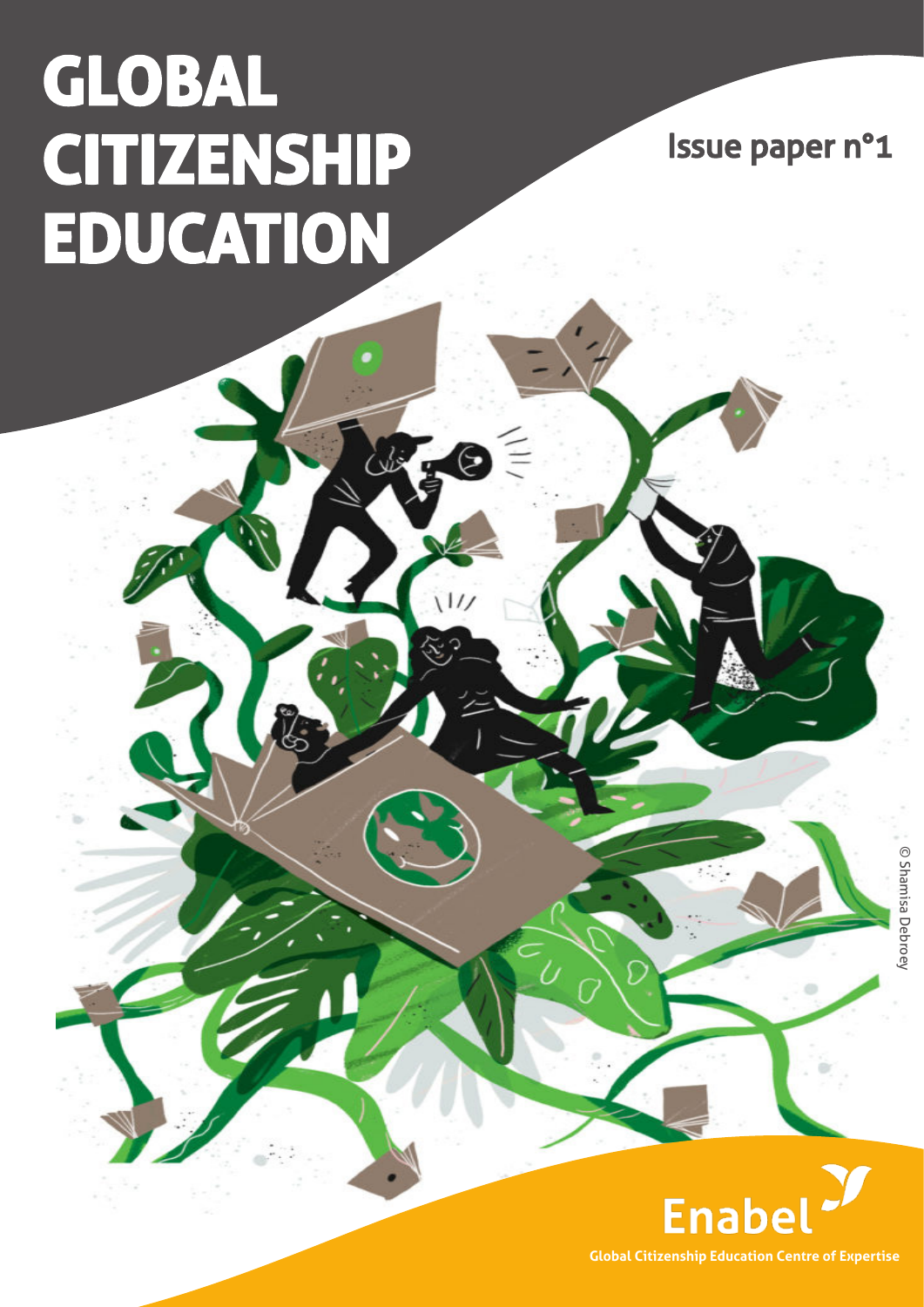## **THE MANY FACES OF GLOBAL CITIZENSHIP EDUCATION**

#### **Cécile Giraud - GCE Centre of Expertise - Enabel**

Global citizenship education (GCE) has become a widely shared education practice around the world. GCE practices are part of curricula of many education systems around the world, but GCE is also used by youth movements and by continuing education or development cooperation programmes.

GCE is widely recognised as an answer to the question: What does it mean to be a citizen in the 21st century ?<sup>1</sup> The assumptions of GCE are based on the belief that the world has now become incredibly interdependent and that citizenship can no longer be considered solely on the basis of a national model, which enshrines the citizenship-nationality equation, but must now take into account the fact that the challenges facing human beings transcend national boundaries and bind the destinies of all men and women as never before.

Climate change and environmental issues, migration, public health, poverty, etc. must be addressed in a comprehensive manner and global challenges must be overcome by citizens who are aware of the interdependency and ready and able to answer the question: in what shared world do we want to live? GCE can then be understood as an education that aims to prepare human beings to take on their responsibilities in building the world of tomorrow2, a more just world of solidarity.

However, while this goal is common to all GCE programmes, the ways in which this can be achieved and therefore the content and objectives of GCE programmes vary considerably around the world.

These differences are mainly caused by the diverse ways of seeing and understanding the world, which generate different currents that respond differently to the following two questions: What is globalisation? And, what does it mean to be a global citizen?

This diversity may be confusing to practitioners, complicate their work and weaken the clarity of the message of global citizenship education. By explaining the different worldviews that underlie the different answers to these two questions, this publication seeks to clarify the various objectives of GCE programmes and hopes to provide practitioners with a conceptual map to better navigate the GCE practices.

Literature broadly categorises today's GCE in four 'types' or currents: neoliberal, liberal, critical and post-critical .3

#### The neoliberal current

The neoliberal current $4$  defines globalisation as the widespread expansion of the global market and liberal principles (i.e. mainly: the defence of individual rights, economic and political freedom, private property, freedom of expression, etc.). As a result, the global citizen is defined above all by this current as one who understands and accepts the globalised economy which is driven by two forces: capitalism and technological progress.

<sup>1.</sup>Jorgenson S. and Shultz L. 2012. 'Global Citizenship Education (GCE) in Post-Secondary Institutions: What is Protected and what is Hidden under the Umbrella of GCE?', Journal of Global Citizenship & Equity Education, 2 (1)

<sup>2.</sup> See UNESCO (2014). Global citizenship education: preparing learners for the challenges of the 21st century, https://unesdoc.unesco.org/ark:/48223/pf0000227729

<sup>3.</sup> Pashby K., da Costa M., Stein S., and Andreotti V. 2020. 'A meta-review of typologies of GCE', Comparative Education, 56 (2). 4. See, for instance: Shultz, L. 2007. 'Educating for Global Citizenship: Conflicting Agendas and Understandings." Alberta Journal of Educational Research 53 (3): 248–258. ; Gaudelli, W. 2009. "Heuristics of Global Citizenship Discourses towards Curriculum Enhancement.' Journal of Curriculum Theory 25 (1): 68–85. ; Camicia, S. P., and B. M. Franklin. 2011. "What Type of Global Community and Citizenship? Tangled Discourses of Neoliberalism and Critical Democracy in Curriculum and Its Reform." Globalisation, Societies and Education 9 (3-4): 311–32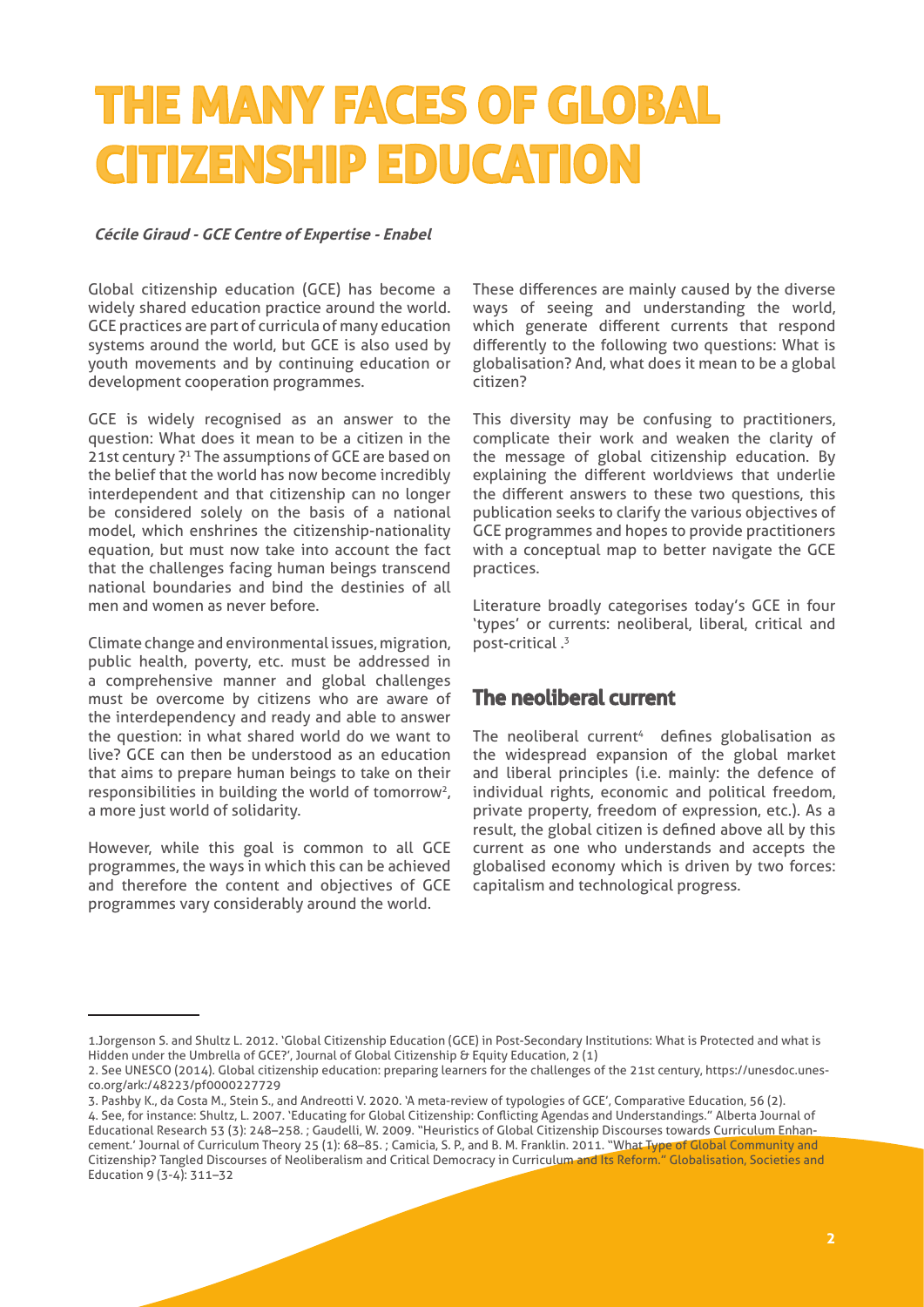On the basis of this view on globalisation, it is therefore only natural that the neoliberal current sees education as the acquisition by learners of the skills that will enable them to become part and parcel of the economic development of societies. In this context, GCE is understood as an education aimed at acquiring comprehensive skills that are essential to the competitiveness of workers in a globalised market: mainly adaptability, openness to interculturalism, flexibility and mobility. Through GCE the neoliberal current wants to promote the transnational mobility of human beings, knowledge and skills.

The GCE practice developed by the proponents of this current includes university exchanges, travel, volunteering abroad; i.e. experiences that promote the mobility of individuals, the learning of intercultural skills and foreign languages, knowledge of different cultures, etc. This neoloberal GCE current promotes skills-based education, as illustrated for example by the OECD's GCE vision, which assesses the 'global competence' of learners via the PISA test.<sup>5</sup>

#### The liberal current

The liberal current $6$  defines globalisation as the opening of societies to each other and sees it as a chance to reach a global agreement on values considered universal such as tolerance, human rights or democracy.

For this current, global citizens transcend the barriers of their culture and nationality to open up to the world and nurture the feeling of belonging to humanity and develop moral qualities such as tolerance, empathy and understanding of otherness.

The liberal current is largely based on cosmopolitan thought, which, since antiquity, has been reflecting on one's common belonging to the world and on the universality of human nature and reason. The liberal current sees education as an emancipatory process that allows learners to develop knowledge, values, ways of being and acting that will enable them to exploit their full human potential.

Through GCE, the liberal current wants to develop openness to otherness, the ability to reason, empathy, a sense of belonging to a common humanity, respect and mutual understanding, cultural equality, dialogue. GCE practices developed by this current primarily raise awareness of learners about global issues and challenges, developing empathy for the less fortunate, listening skills and the intercultural dialogue.

This liberal GCE current promotes values-based education, as illustrated for example by UNESCO7 's approach and its emphasis on the socio-emotional and behavioural dimensions of GCE.

### The critical current

The critical current<sup>8</sup>, driven by postcolonial and post-structuralist studies and critical sociology, conceives globalisation as the manifestation of Western imperialism that is growing and uses its economic power to dominate the world. For this current, a global citizen therefore understands the mechanisms by which this imperialist system creates poverty and oppresses the majority of the world's population.

Global citizens make their voice heard and act to counter the action of states and companies that contribute to the marginalisation of subaltern populations. The critical current sees education as a transformative practice that must lead learners to develop critical and rational thinking, to understand the systems of domination that govern human and social relations, with a view to eliminating them.

Through GCE, the critical current wants to update and deconstruct hegemonic categories, recreate decolonized North-South relations, call for action against global institutions, especially financial institutions that are seen as the main architects of the global financial systems that produce domination. Unlike the liberal current, the GCE approach developed by the critical current is not aimed at adhering to values considered universal, but rather aims to expose the mechanisms by which these values are produced.

<sup>5.</sup> See OECD, PISA 2018: https://www.oecd.org/pisa/pisa-2018-global-competence.html

<sup>6.</sup> See for instance: Andreotti, V. 2014. "Critical and Transnational Literacies in International Development and Global Citizenship Education." Sisyphus-Journal of Education 2 (3): 32–50. ; Schattle, H. 2008. "Education for Global Citizenship: Illustrations of Ideological Pluralism and Adaptation." Journal of Political Ideologies 13 (1): 73–94. ; Oxley, L., and P. Morris. 2013. "Global Citizenship: A Typology for Distinguishing Its Multiple Conceptions." British Journal of Educational Studies 61 (3): 301–325.

<sup>7.</sup> See UNESCO. 2015. 'Global citizenship education: topics and learning objectives', https://unesdoc.unesco.org/ark:/48223/ pf0000232993

<sup>8.</sup> See, for instance: Andreotti, V. 2006. 'Soft versus Critical Global Citizenship Education.' Policy and Practice: A Development Education Review 3: 40–45; Stein, S. 2015. 'Mapping Global Citizenship.' Journal of College and Character 16 (4): 242–252.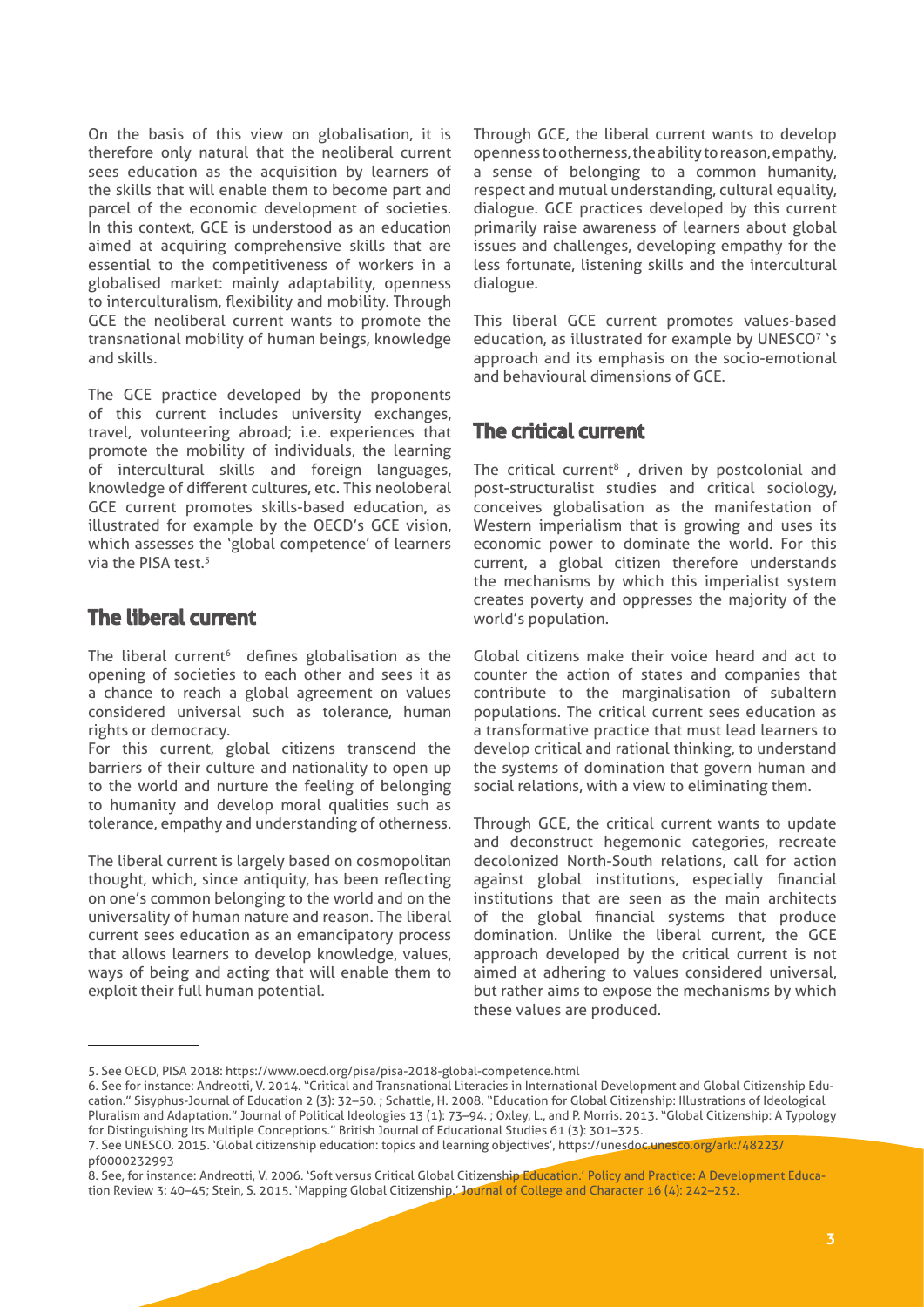The critical current considers the liberal and neoliberal currents of GCE and the values they promote as Euro-centred, despite their claim to universality.

This current's GCE practises develop the knowledge of global systems and relationships and critical thinking, encourage learners to engage in political spheres and advocacy, establish relations between subaltern groups in the North and South, co-create North-South knowledge, emphasise the diversity of knowledge systems (epistemologies), set up protest actions, etc.

The critical approach to GCE promotes education based on social transformation, which means that GCE must contribute to freeing learners from the mechanisms of oppression that are part of social structures, to making people think about human beings, about the conditions in which they live around the world, about social projects. GCE must therefore participate in transforming the world.

#### The post-critical current

Finally, there is the post-critical current<sup>9</sup>, which is based on postmodern theories and is still mostly utopian today. It is based on the idea that the world must turn its back on modernity, defined by four characteristics: the belief that makes Human beings and Nature two distinct things (Humans must master Nature); the organising of societies into nation states; the humanist thought that sees history as a long march towards progress; and the capitalist organisation of economic and social life.

This post-critical current defines globalisation as the global triumph of modernity and the four characteristics mentioned above that define it. Global citizens for this current succeed in dissociating themselves from modernity and the ideas and principles that govern it. Education is therefore perceived by this current as an emancipatory process that can bring out alternative ways of living and organising social life.

Through GCE, the post-critical current aims to propose and make concrete ways of living together that have escaped modernity. GCE practices developed by this school require activities that produce a break-up of the modern narrative, that bring out other models of living together, for example by drawing inspiration from modes of existence that have never been considered by modernity as desirable.

This post-critical approach to GCE promotes education based on radical political and social transformation, meaning that GCE must be used to transform our worldviews and social and political relations.

#### Implications for practice

After having reviewed the different GCE currents above, we must ask ourselves what the implications are of these different approaches on how practitioners approach and practice GCE.

First, it should lead us to think about the goals we aim for when we host GCE activities. How do we fit in? What kind of global citizens do we want for tomorrow? What changes do we want to see happen?

Second, it can help us look differently at the various GCE programmes we offer. For example, we can categorise programmes that target learner mobility and the acquisition of skills that can be used in the labour market as neoliberal approaches to GCE. Labelled school programmes or classroom GCE workshops instead fall under liberal approaches to GCE, since they generally aim to develop values of solidarity and empathy and to raise students' awareness of different issues such as sustainable development, welcoming migrants, North-South relations or democratic governance.

Advocacy campaigns for greater social and environmental justice, calls to boycott products or practices that violate social justice and sustainability and activities aimed at helping learners engage in the public sphere may be seen as taking a critical GCE view. And practices that aim to make learners aware of the constructed nature of the facts in which they evolve and on which their worldview is based with a view of producing in radically different ways of life can be considered to belong to the postcritical currents of GCE.

<sup>9.</sup> See: Bridge 4.7. 2019. Global Citizenship Education (GCE) for Unknown Futures: Mapping Past and Current Experiments and Debates, https://www.bridge47.org/sites/default/files/2019-07/bridge47\_gce\_for\_unknown\_futures\_report-compressed\_0.pdf